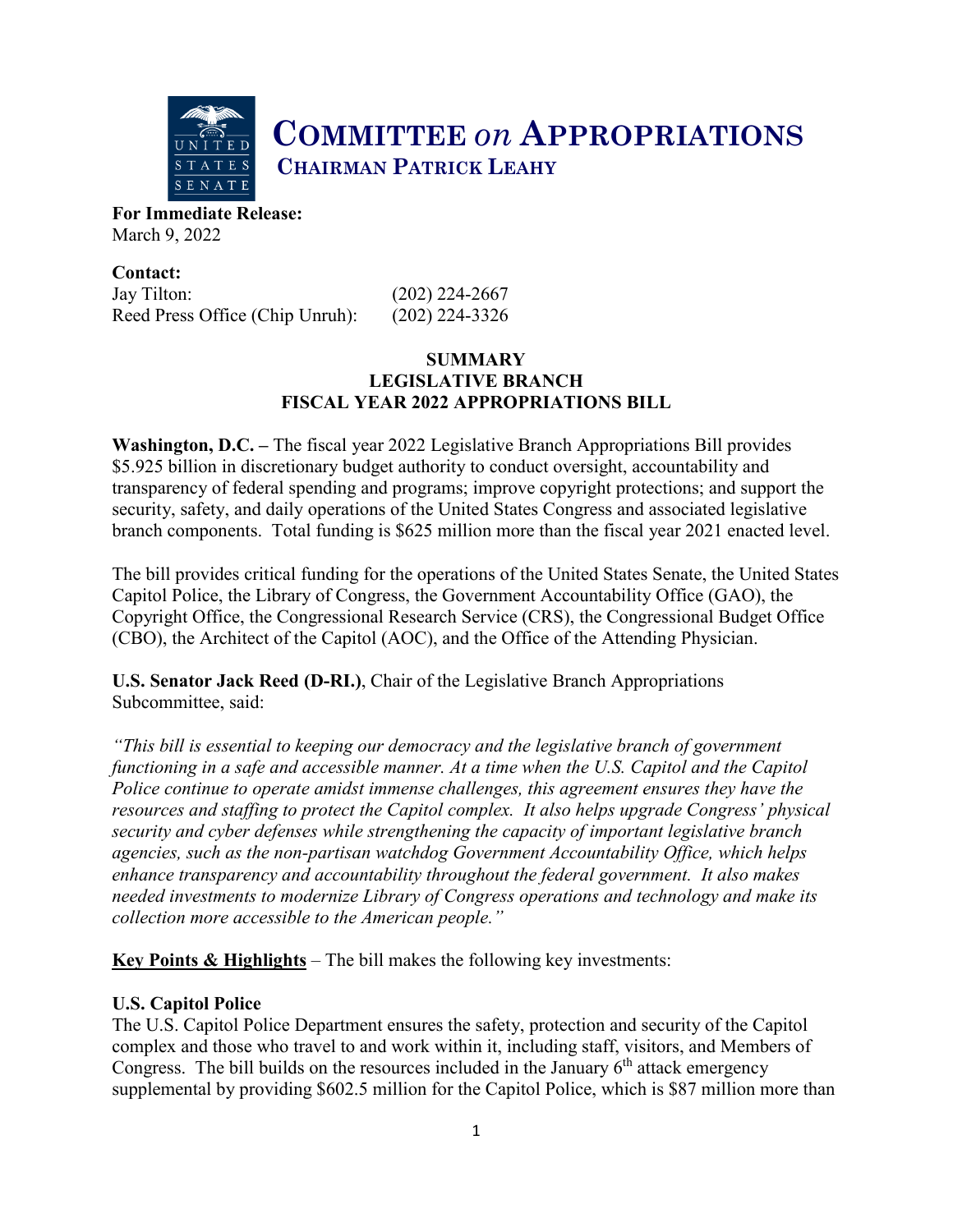fiscal year 2021. This covers the most current Department needs for salaries, including to hire up to 280 sworn officers, as well as up to 50 sworn officers through a lateral transfer or reemployed annuitant with waiver program, bringing the force to a projected level of 1,989 officers. The bill also provides officers with overtime and retention benefits, such as tuition credits and wellness and trauma support, and makes considerable investments in life-cycle replacements for needed security, safety and communications equipment, as well as in intelligence and investigation analytics, and upgraded Civil Disturbance Unit gear, and increases in dignitary protection travel and intelligence analysis. The bill continues \$2 million to provide off-campus security for Members in response to evolving and growing threats, which have increased by 107 percent compared to last year. Finally, the bill continues to make commonsense reforms to make the Department more transparent and accountable and to improve police-community relations, training and workforce diversity.

#### **Library of Congress**

The Library of Congress is an internationally renowned institution that preserves and shares priceless collections, including primary sources and historical and cultural records. The bill provides \$550.6 million, which is \$27 million more than fiscal year 2021, for Library operations. This includes \$10 million for the fourth and final installment for the Visitor Experience, a publicprivate partnership to bring more of the Library's collections and historic artifacts out from the vaults and into exhibition spaces for public display, enabling better public access to the Reading Room, and enhancing basic services to better accommodate visitors. This brings total federal investment provided for the project to \$40 million. The bill also provides resources to modernize the handling of the Library's collections, and to ensure the safety and security of the Library's collections and workforce.

#### **Architect of the Capitol (AOC)**

The AOC maintains all of the buildings within the Capitol complex to ensure the safety of constituents, visitors, staff, and Members of Congress. The bill provides \$774 million, which is \$99 million than fiscal year 2021 enacted. This funding provides for needed upgrades to project management systems, supports the day-to-day operations of each jurisdiction, and allows for the most critical capital improvements across the Capitol campus. Resources provided in this bill will also help alleviate part of the deferred maintenance backlog identified by the AOC across the Capitol campus, including safety infrastructure, such as security barrier and kiosk repairs and replacement, plaza lighting, and fire prevention, detection and suppression needs in the Capitol Building and the Library.

#### **Government Accountability Office (GAO)**

As Congress' independent and nonpartisan "watchdog," the GAO audits and evaluates federal agencies to root out waste, fraud, and abuse while improving government efficiency and effectiveness. The bill provides \$719 million for GAO, an increase of \$58 million more than fiscal year 2021. This increase will allow GAO to maintain current staff, and builds on a multiyear effort to restore GAO staffing to its optimal level. The bill also includes additional resources for the Science, Technology Assessment, and Analytics team, which continues to grow and adapt to calls from Members of Congress and congressional staff for technology assessments, technical assistance, and reports in the areas of oversight of federal technology and science programs.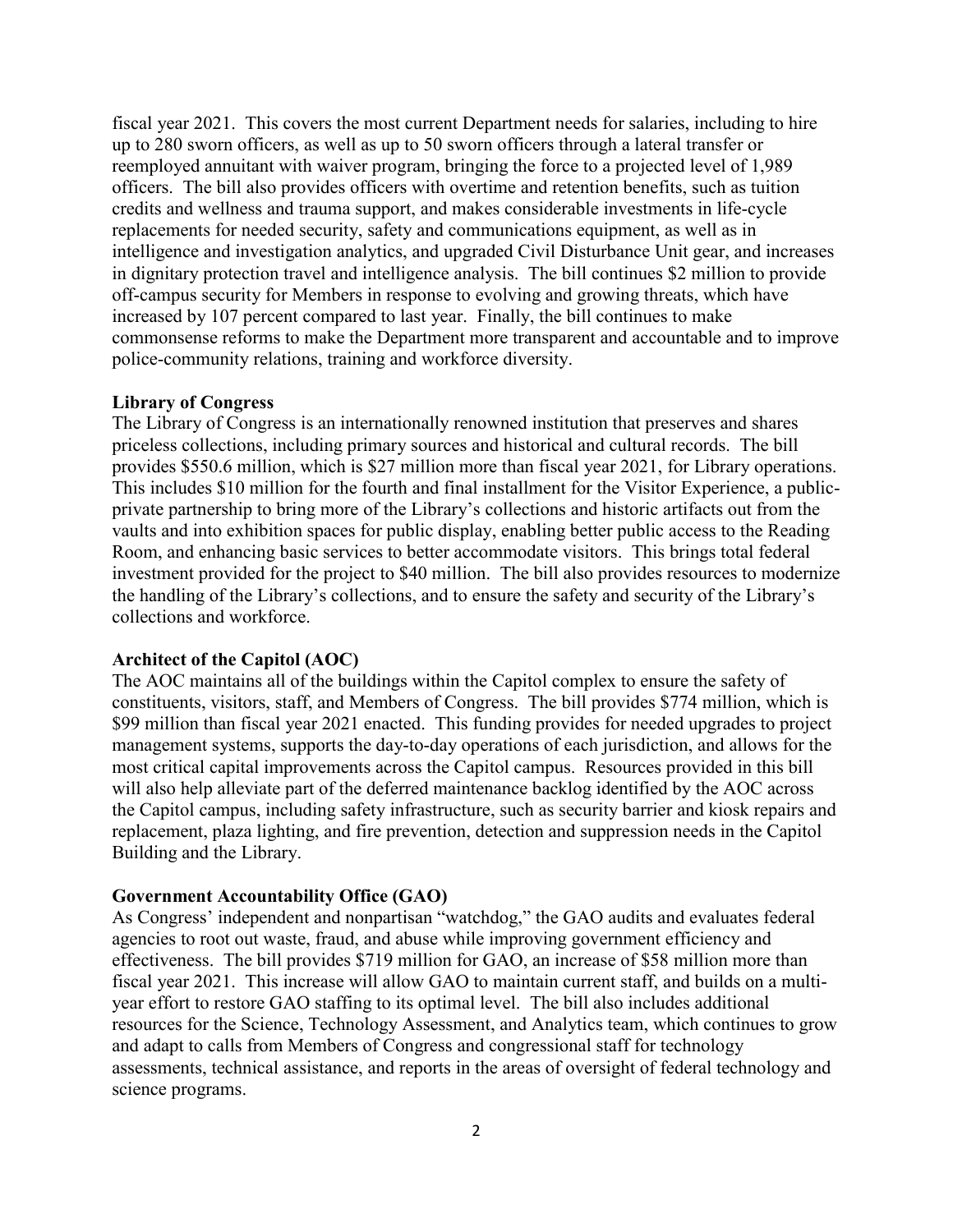## **Congressional Budget Office (CBO)**

CBO provides Congress with objective, timely, and non-partisan analyses to inform budgetary and economic deliberations essential to the legislative process.The bill provides \$61 million, which is \$4 million more than fiscal year 2021 enacted, to support CBO's current and planned efforts for improving and promoting transparency and responsiveness, including making IT investments, and maintaining the agency's professional independence.

## **United States Senate**

In order for the Senate to do its job serving the American people, the bill invests \$1.1 billion in Senate salaries and operations. The bill also provides \$7 million for Senate intern pay, an increase of \$1 million more than fiscal year 2021, with an average of \$70,000 to each Senator's office for the sole purpose of compensating interns. This will continue to ensure that internships in the Senate are accessible to the broadest pool of qualified, interested candidates, including those who cannot independently afford to work without pay. Financial compensation allows more students to explore careers in public service, while allowing them to gain professional experience and serve their country.

# **Business Continuity Disaster Recovery Fund**

The bill provides \$25 million to establish a Senate Sergeant at Arms (SAA) Business Continuity Disaster Recovery fund, which will allow the Senate to develop and maintain continuity capabilities and quickly meet unanticipated needs, including covering the cost of IT disaster recovery planning and operations, business continuity planning and operations, emergency communications, and general contingency planning. This will allow the SAA to better position the Senate to respond quickly to emergencies and unanticipated requirements.

# **U.S. Copyright Office**

The Copyright Office protects the ownership of creative content, supporting both small and large businesses in the arts, information, entertainment, and technology sectors. The bill provides \$98 million, an increase of \$4.6 million more than fiscal year 2021. This includes \$53 million in direct appropriations. Funding will allow the Copyright Office to continue year four of a fiveyear, long-awaited effort to create electronic systems for copyright registration and recordation, support the digitization of historic copyright records dating back to 1870, and assist in implementing the Music Modernization Act.

# **Congressional Research Service (CRS)**

CRS provides expert, non-partisan policy and legal analysis to Congress. The bill provides \$129 million, which is \$3.6 million more than fiscal year 2021 enacted, for the continuing modernization of CRS mission-specific information systems, and further building its capacity to provide research on legislative issues related to science and technology to better meet the growing need of Congress for policy analysis of issues related to rapidly changing technologies.

#### **Office of the Attending Physician**

The bill provides \$5 million for the Office of the Attending Physician for the continuing response to COVID-19, including testing, vaccine handling and boosters, in the Capitol Complex.